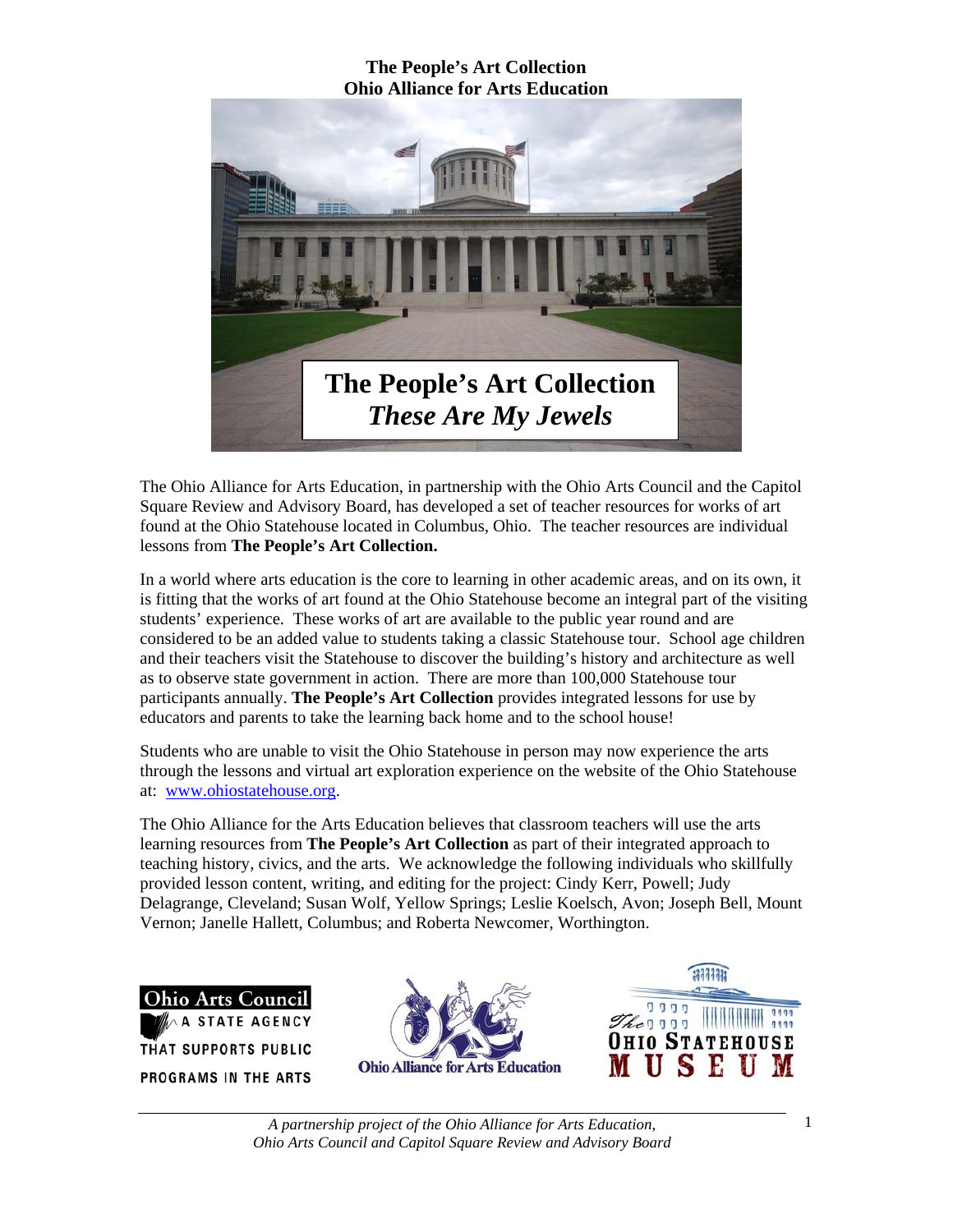# *These Are My Jewels*  **GRADE 4**

## **Learning Outcomes:**

The students will be able to:

- 1. Demonstrate active listening skills in-group discussions.
- 2. Create a work of art entitled "My Jewel Box" which honors a significant person in their life.
- 3. Write an artist statement that describes their "jewel" and explains their artistic and symbolic choices.
- 4. Evaluate their own learning by using formative and summative self-assessment tools.

**Arts Standard: Creative Expression and Communication:** Students create artworks that demonstrate understanding of materials, processes, tools, media, techniques and available technology. They understand how to use art elements, principles and images to communicate their ideas in a variety of visual forms.

**Visual Art Grade Level Indicator:** Identify and select art materials, tools and processes to achieve specific purposes in their artworks. Initiate and use strategies to solve visual problems (e.g. construct three-dimensional art objects that have structural integrity and a sense of completeness).

**Arts Standard: Analyzing and Responding:** Students identify and discriminate themes, media, subject matter and formal technical and expressive aspects in works of art. They understand and use the vocabulary of art criticism to describe visual features, analyze relationships and interpret meanings in works of art. Students make judgments about the quality of works of art using the appropriate criteria.

**Grade Level Indicator:** Compare and contrast how art elements and principles are used in selected artworks to express ideas and communicate meaning. Explain the function and purpose (e.g. utilitarian, decorative, social and personal) of selected art objects. Describe how artists use symbols and imagery to convey meaning in culturally representative works.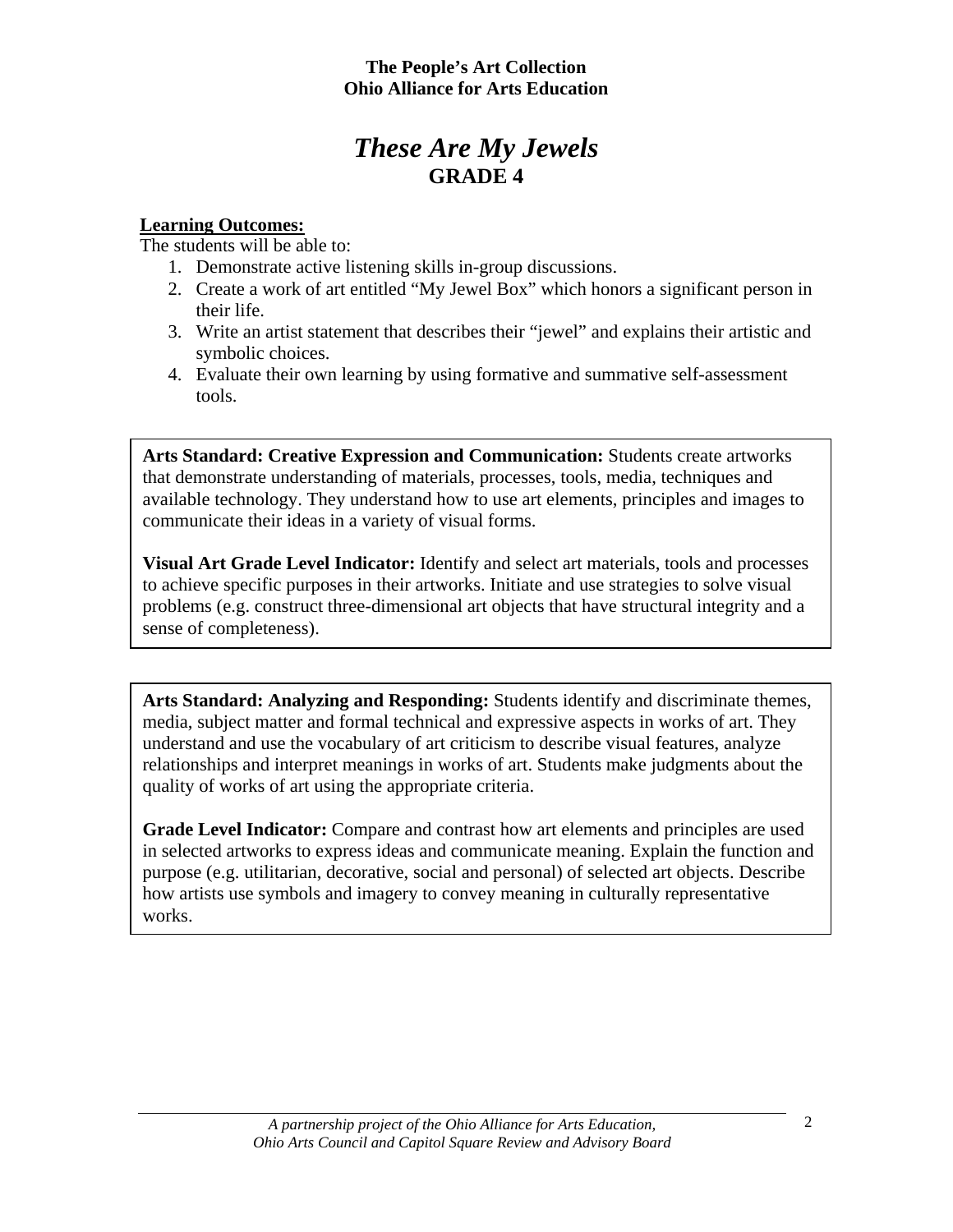**Language Arts Standard: Writing Processes:** Students writing develops when they regularly engage in the major phases of the writing process. The writing process includes the phases of prewriting, drafting, revising and editing and publishing. They learn to plan their writing for different purposes and audiences. They learn to apply their writing skills in increasingly sophisticated ways to create and produce compositions that reflect effective word and grammatical choices. Students develop revision strategies to improve the content, organization and language of their writing. Students also develop editing skills to improve writing conventions.

**Grade Level Indicator:** State and develop a clear main idea for writing.

**Language Arts Standard: Writing Applications:** Students need to understand that various types of writing require different language, formatting and special vocabulary. Writing serves many purposes across the curriculum and takes various forms. Beginning writers learn about the various purposes of writing; they attempt and use a small range of familiar forms (e.g., letters). Developing writers are able to select text forms to suit purpose and audience. They can explain why some text forms are more suited to a purpose than others and begin to use content-specific vocabulary to achieve their communication goals. Proficient writers control effectively the language and structural features of a large repertoire of text forms. They deliberately choose vocabulary to enhance text and structure in their writing according to audience and purpose.

**Grade Level Indicator:** Produce informal writings (e.g., messages, journals, notes and poems) for various purposes.

**Language Arts Standard: Communication: Oral and Visual:** Students learn to communicate effectively through exposure to good models and opportunities for practice. By speaking, listening and providing and interpreting visual images, they learn to apply their communication skills in increasingly sophisticated ways. Students learn to deliver presentations that effectively convey information and persuade or entertain audiences. Proficient speakers control language and deliberately choose vocabulary to clarify points and adjust presentations according to audience and purpose.

**Grade Level Indicator**: Demonstrate active listening strategies (e.g., asking focused questions, responding to cues, making visual contact).

### **Assessment Strategy:**

- Formative: Project Checklist
- Summative: Project Rubric

Artist's Statement Guidelines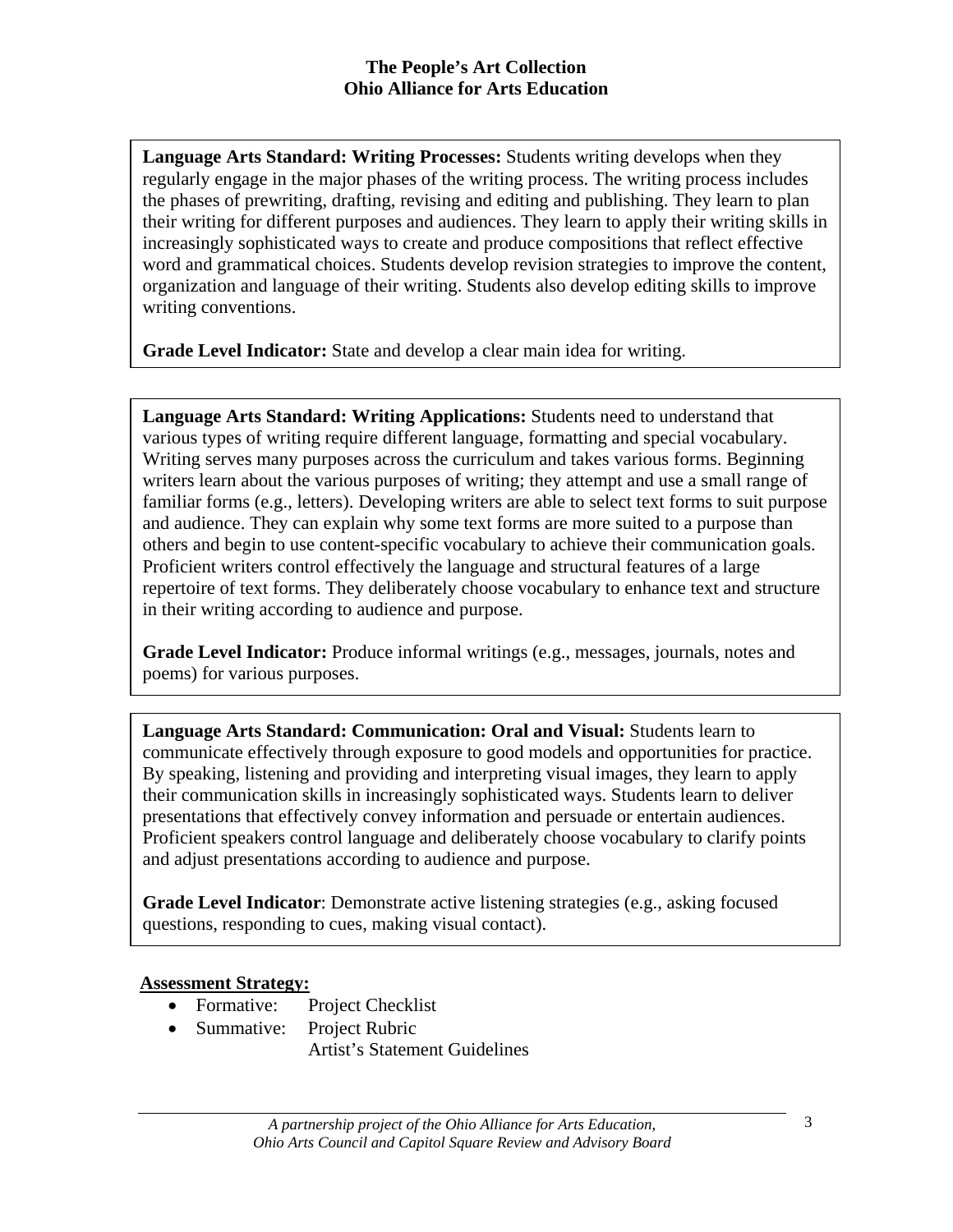## **Vocabulary:**

- **Sculpture** a three-dimensional artwork
- **Form** a three-dimensional object or representation of a three-dimensional object. Form is an element of art.
- **Bronze** an alloy of copper and tin used for sculpture
- **Assemblage** a type of three-dimensional artwork created by combining and connecting a variety of objects.

## **Time Needed:** three 50 minute classes

## **Materials:**

• Image of the sculpture *These are My Jewels* 

# **Internet Resources:**

• Ohio Statehouse website: http://www.ohiochannel.org/your\_state/ohio\_statehouse/education/capitol\_square/these\_ are\_my\_jewels.cfm

• www.InfOhio.org

• Online virtual library of educational resources, including images, book, AV materials. www.artcyclopedia.com

- Resource for art images
- Slides, posters or books with images of Joseph Cornell boxes.

# **Materials:**

- Paper (for sketching)
- Pencils
- Small wooden boxes or cardboard boxes (like shoe boxes)
- Photographs, images, and small items representative of person chosen as 'jewel'
- Magazines (source for images)
- Acrylic or tempera paints, brushes
- Glue
- Colored permanent markers
- Ruled paper for Artist Reflection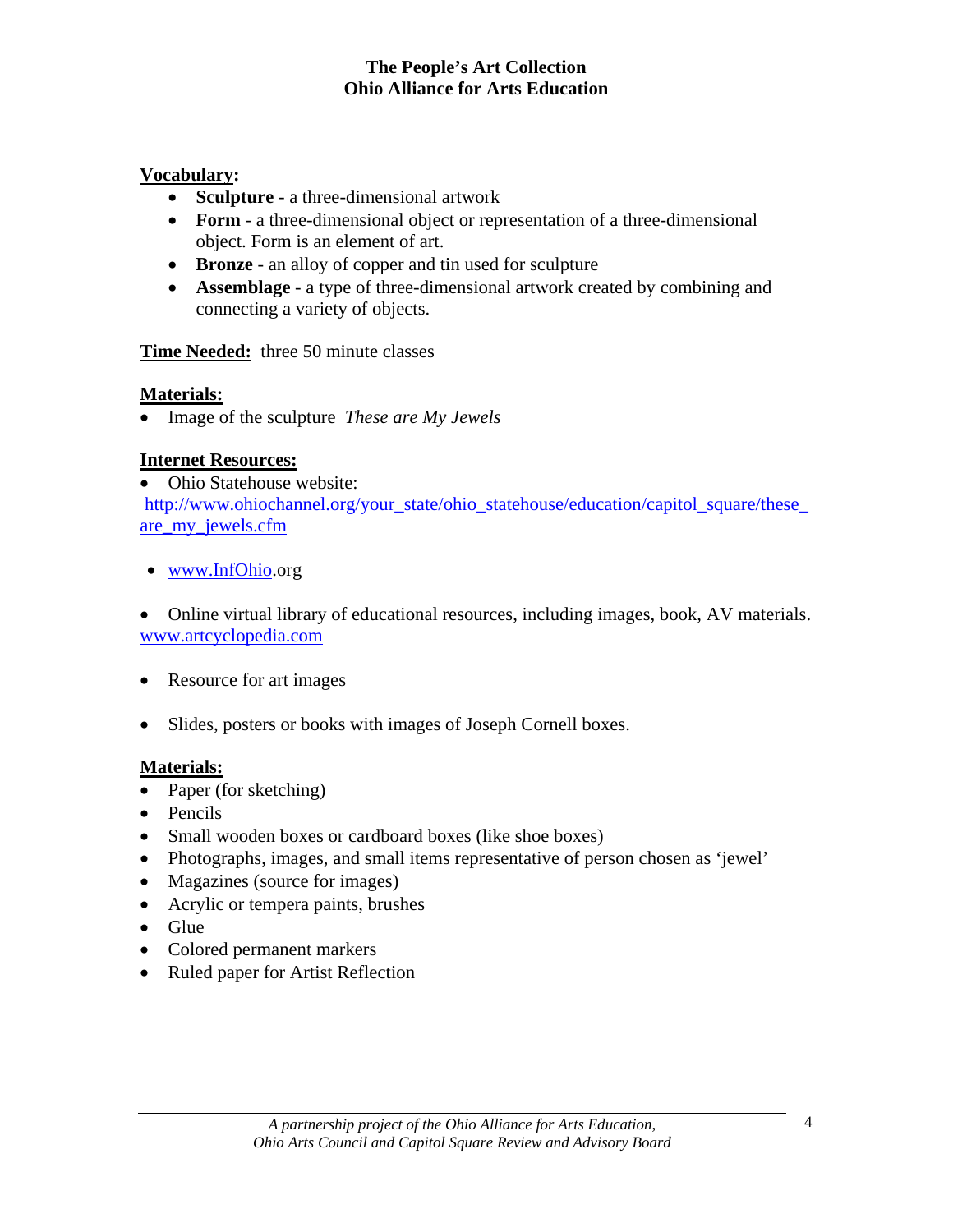# **Step by Step Procedure:**

• Prior to beginning this art project, ask students to choose a person in their own life who has been a positive influence upon them. Have them bring in photographs, memorabilia and small items representative of this "jewel" in their lives.

# **Day One**

## *Teacher-led Activity*

- Display the image of the sculpture, *These Are My Jewels*. Explain that the sculpture depicts Ohio's political and military leaders who contributed to the Union cause during the American Civil War. Tell the Roman myth about Cornelia to explain the meaning of the work's title. Identify the seven "jewels" on the statue as Generals Ulysses S. Grant, William T. Sherman, James A. Garfield and Phillip Sheridan as well as Treasury Secretary Salmon P. Chase and Secretary of War Edwin Stanton, and Rutherford B. Hayes. Their names are inscribed at the bottom of each statue. Note that, after the Civil War, Garfield, Hayes and Grant became US Presidents. Lead a discussion of the sculpture by asking questions:
	- o *What does Cornelia symbolize? (Ohio)*
	- o *Who do the statues represent? (Ohio's sons)*
	- o *What is the media of this artwork? (Bronze statues; granite base)*
	- o *What are its features and characteristics? (life-sized figures; drum-like base)*
- Introduce the vocabulary and the "My Jewels Box" project. Explain/discuss criteria for project rubric. Give directions for creation of artwork:
	- o *Create a "My Jewels Box" assemblage in honor of someone who is a "jewel" in your own life.*
	- o *You will paint a wooden box or small cardboard box (like shoe box) and then adorn it with photographs, images from magazines, small items and drawn symbols of the "jewel" you have chosen to honor in your artwork.*
- Remind students to bring in photographs, memorabilia and small items representative of this "jewel" in their lives.

### *Student Activity:*

• Paint exterior and interior of box with acrylic paint in color of student's choice.

# **Day Two**

# *Teacher-led Activity*

• Display images of a few examples of boxes created by artist Joseph Cornell (online images, slides, posters, and/or books). Discuss the artworks in terms of line, shape, color, texture and composition. Distribute the Project Checklist and the Artist Statement Guidelines.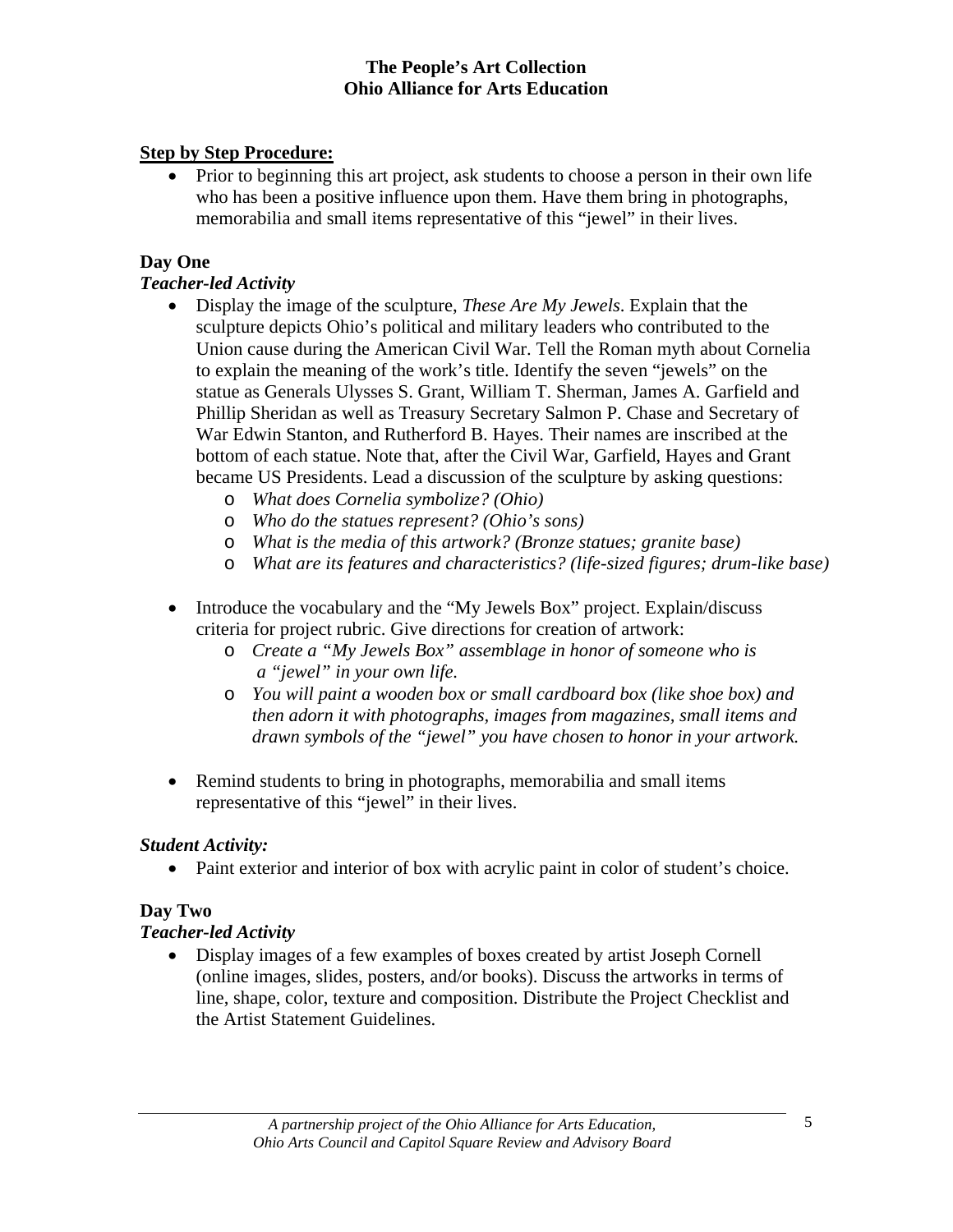# *Student Activity*

• Using the Project Checklist, create an artwork reflective of a person you consider to be a 'jewel' in your own life. Sketch symbols representing this person on paper with pencil, and then draw the symbols on your box using permanent markers. The symbols may be designed as a decorative pattern on the inside or outside edges of box or as a large design on the lid or inside of box. Arrange the twodimensional items (photographs, magazine images, etc.) and any threedimensional items and glue them to the box.

#### **Day Three**

### *Teacher-led Activity*

• Review project directions.

### *Student Activity*

- Finish creating the box.
- Complete the Project Checklist.
- Write an Artist Statement.

### **Closure:**

# *Teacher-led Activity*

- Display the student artwork along with artists' statements.
- Lead a group discussion about the artworks.

# **Making Connections:**

- **Art:** Assign students to report on other artists who are known for making assemblages. Suggested artists are:
	- o Louise Nevelson (1899 1988), an American artist, is known for her abstract expressionist "boxes" grouped together to form a new creation. She used found objects or everyday discarded things in her "assemblages" or assemblies, one of which was three stories high.
	- o John Chamberlain (b. 1927) is a Chicago artist known for his sculptures of welded pieces of wrecked automobiles.
	- o Edward Kienholz (1927 1994), an American artist collaborating with his wife, Nancy Reddin Kienholz, created free-standing, large-scale "tableaux" or scenes of modern life such as the Beanery, complete with models of persons, made of discarded objects.
	- o Daniel Spoerri (b. 1930), a Swiss artist, is known for his "snare pictures" in which he captures a group of objects, such as the remains of meals eaten by individuals, including the plates, silverware and glasses, all of which are fixed to the table or board, which is then displayed on a wall.
- **Parent:** Ask your child to explain their "My Jewel" artwork and the symbolic choices he/she made. Help your child identify additional "jewels" in his/her life.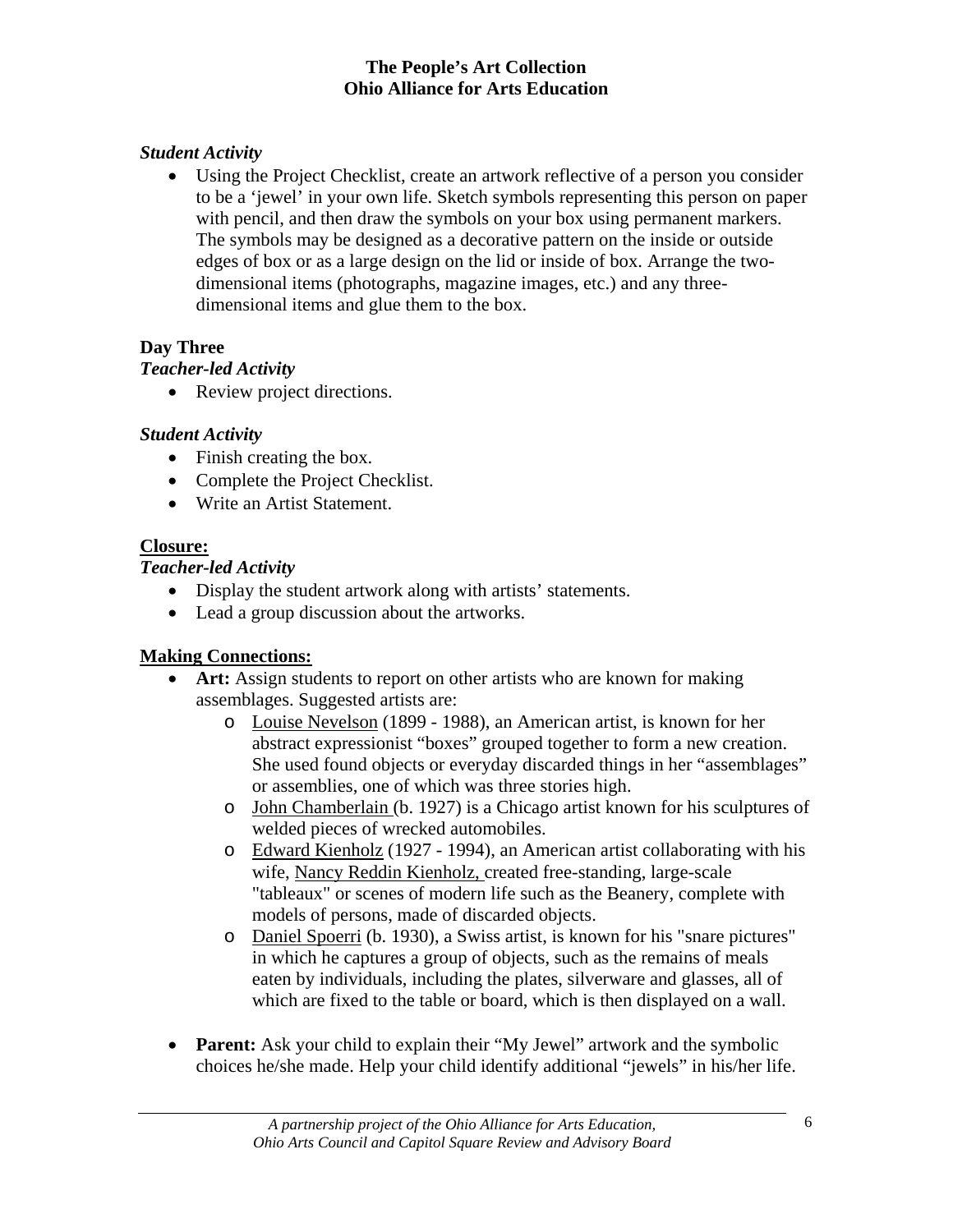- **English Language Arts**: Ask students to read The Day the Dam Broke, a humorous short story by Columbus native James Thurber that features the sculpture I.
- **Social Studies:** Ask students to research the lives of the leaders depicted in the sculpture *These Are My Jewels* and construct a timeline to show the order of significant actions taken by these men that made them famous.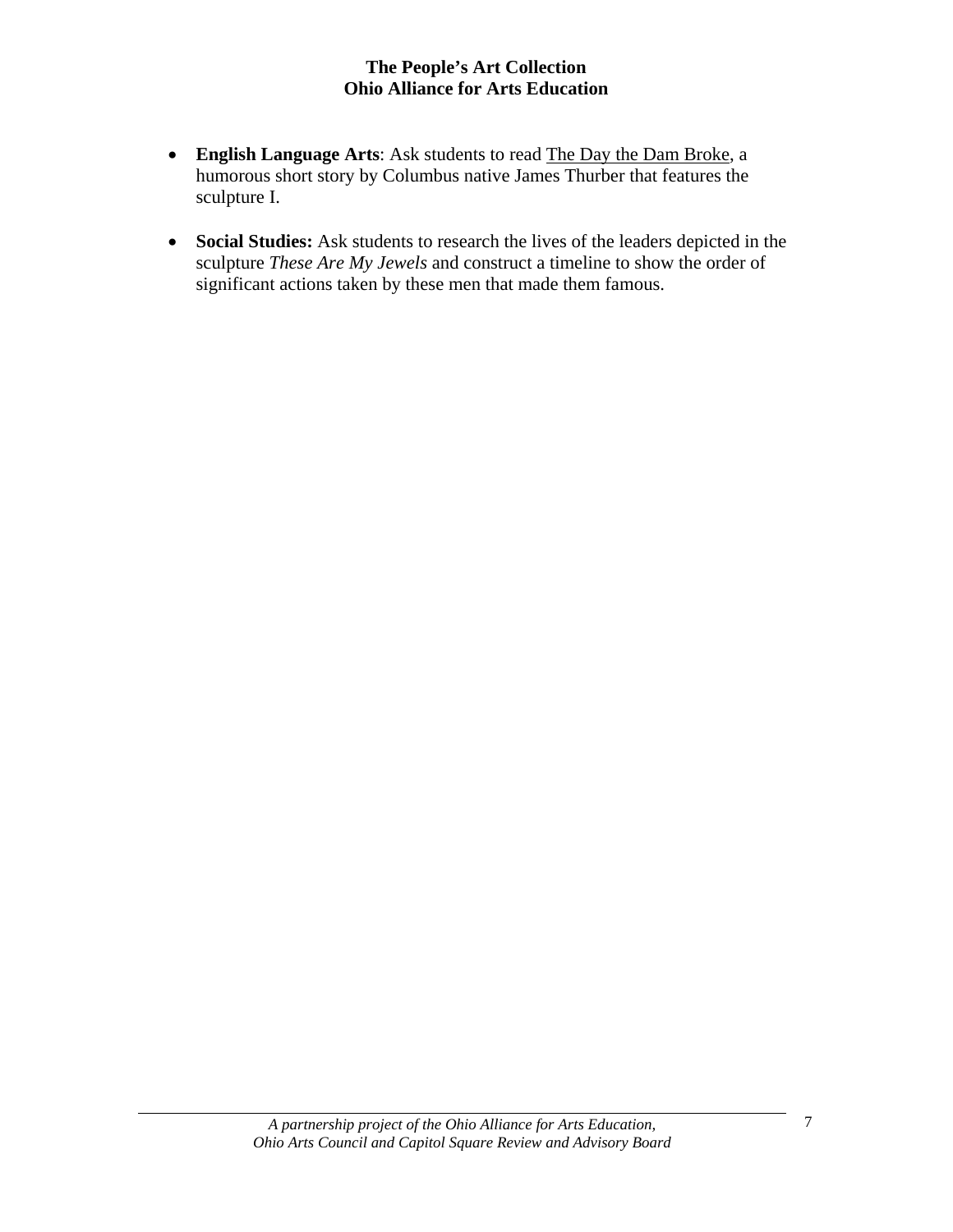# *My "Jewel" Box*

# **Project Checklist**

Student Name\_\_\_\_\_\_\_\_\_\_\_\_\_\_\_\_\_\_\_\_\_\_\_\_\_\_\_\_\_\_\_\_\_\_\_\_\_\_\_Date\_\_\_\_\_\_\_\_\_\_\_\_\_\_

For your project, you will create a box representing a "jewel" in your life. Use this checklist as a guide. Check the tasks as you complete them. At the end of the project, circle the tasks that are not completed or need improvement.

| Day One          | <b>Task</b>                                                        |  |  |
|------------------|--------------------------------------------------------------------|--|--|
|                  | I have identified person(s) to be represented as the 'jewel' in my |  |  |
|                  | artwork.                                                           |  |  |
|                  | I have painted the interior and exterior of the box neatly.        |  |  |
| Day Two          | <b>Task</b>                                                        |  |  |
|                  | I have sketched symbols representative of my "jewel" on paper.     |  |  |
|                  | I have drawn the symbols of my "jewel" on box with permanent       |  |  |
|                  | marker.                                                            |  |  |
| <b>Day Three</b> | <b>Task</b>                                                        |  |  |
|                  | I have brought in two-dimensional (photographs, magazine           |  |  |
|                  | pictures) and three-dimensional materials representing my "jewel." |  |  |
|                  | I have arranged the two-dimensional (photographs, magazine         |  |  |
|                  | pictures) and three-dimensional materials in a pleasing way.       |  |  |
|                  | I have glued the two-dimensional (photographs, magazine pictures)  |  |  |
|                  | and three-dimensional materials to complete the box.               |  |  |
|                  | My completed work shows good craftsmanship.                        |  |  |
|                  |                                                                    |  |  |
|                  | I have used my own ideas and not copied from others.               |  |  |
|                  |                                                                    |  |  |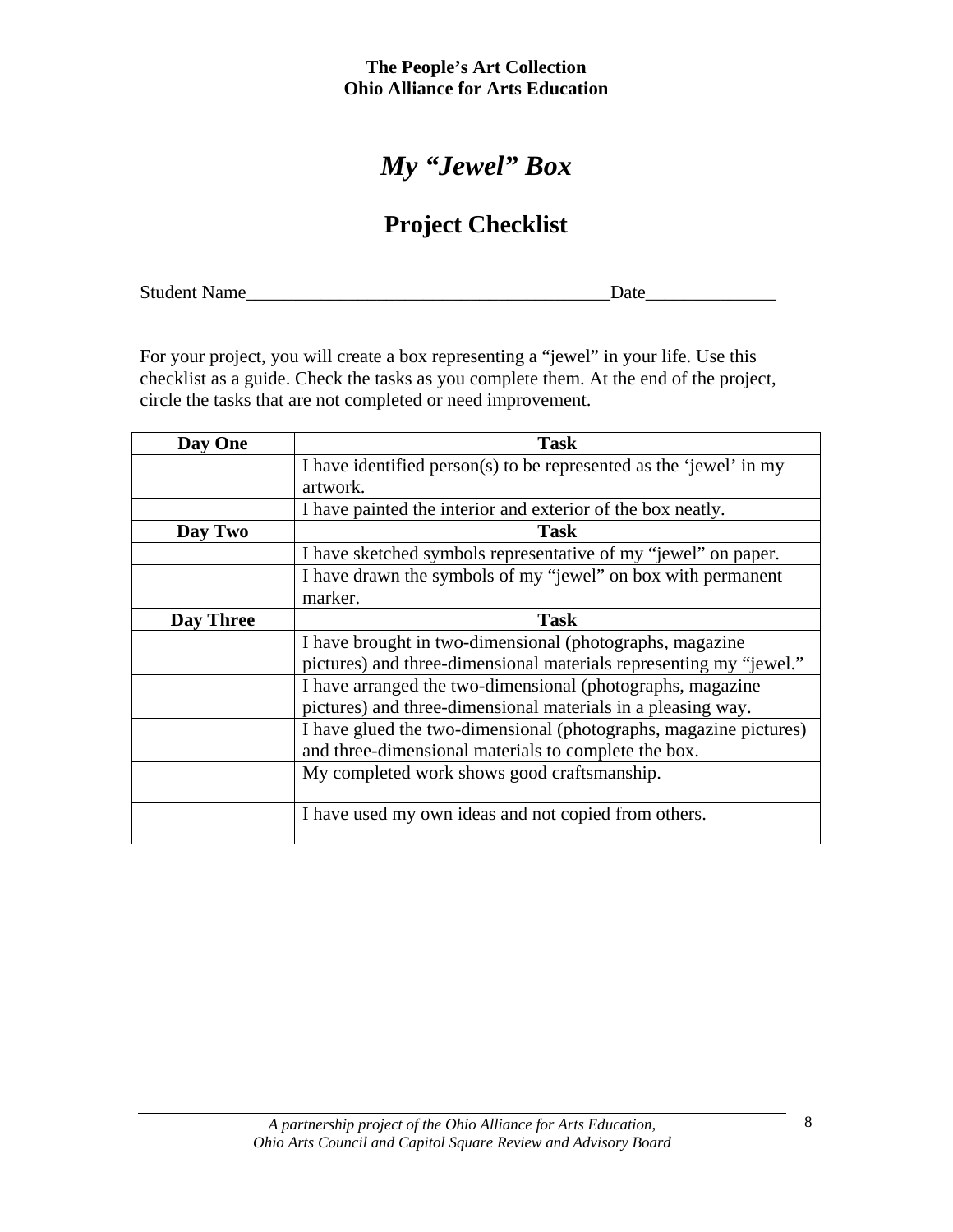# **My "***Jewel***" Box**

# **Artist Statement Guidelines**

On a separate piece of paper, you will write an artist's statement reflecting on your completed artwork. Be sure to use the vocabulary words correctly in your statement.

### **Follow these steps:**

**STEP 1** – Give the name of the person you chose as your "jewel" and explain the reasons why you chose this person.

**STEP 2** – Describe your artistic choice of colors for your box and why you chose those colors.

**STEP 3** - Describe the significance of the symbols you designed to put on your box in permanent marker. Explain where you put your symbols on your box and why you put them there.

**STEP 4** – Describe what the two- and three-dimensional items glued to your box which represent your "jewel."

**STEP 5** - Explain what you think is good about your box. Explain what you would do differently next time.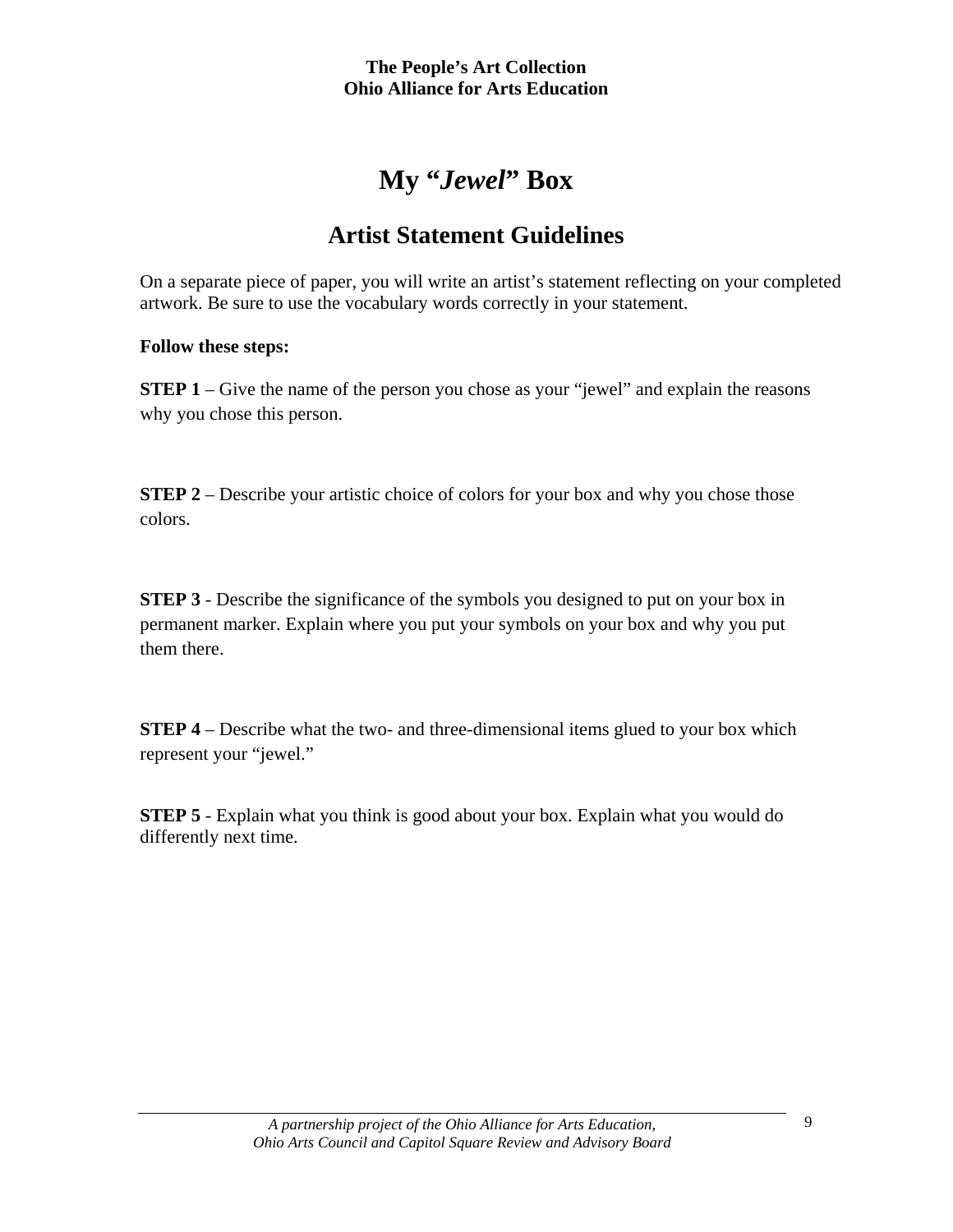# *My "Jewel" Box*

# **Project Rubric**

| <b>Student Name:</b>          |                                                                                                                                                                              | Date:                                                                                                                                                                        |                                                                                                                                                                              |  |
|-------------------------------|------------------------------------------------------------------------------------------------------------------------------------------------------------------------------|------------------------------------------------------------------------------------------------------------------------------------------------------------------------------|------------------------------------------------------------------------------------------------------------------------------------------------------------------------------|--|
|                               | "Jewel" Box                                                                                                                                                                  | <b>Artist's Statement</b>                                                                                                                                                    | <b>Group Discussion</b>                                                                                                                                                      |  |
| <b>Accomplished</b>           | Created an original box by<br>selecting and arranging<br>two-and three-<br>dimensional items that<br>completely and creatively<br>communicates his/her<br>"jewel."           | Provided a rich artist<br>statement describing the<br>"jewel," explaining artistic<br>choices and significant<br>symbols in great detail.                                    | Consistently demonstrated<br>active listening strategies<br>throughout group<br>discussions by asking<br>focused questions,<br>responding to cues and<br>making eye contact. |  |
| Competent<br>(Target for All) | Created an original box by<br>selecting and arranging<br>two-and three-<br>dimensional items that<br>clearly communicates<br>his/her "jewel."                                | Provided an adequate artist<br>statement describing the<br>"jewel," explaining artistic<br>choices and significant<br>symbols with some detail.                              | Mostly demonstrated<br>active listening strategies<br>in group discussions by<br>asking focused questions,<br>responding to cues and<br>making eye contact.                  |  |
| <b>Progressing</b>            | Created an original box by<br>selecting and arranging<br>two-and three-<br>dimensional items that<br>communicates an<br>impression of his/her<br>"jewel."                    | Provided a general artist<br>statement describing the<br>"jewel," explaining artistic<br>choices and significant<br>symbols with a few details.                              | Partially demonstrated<br>active listening strategies<br>in the group discussion by<br>asking focused questions,<br>responding to cues and<br>making eye contact.            |  |
| <b>Beginner</b>               | Created an original box by<br>selecting and arranging<br>two-and three-<br>dimensional items that<br>communicates a vague or<br>incomplete impression of<br>his/her "jewel." | Provided an artist statement<br>that did not adequately<br>describe the "jewel," and/or<br>explain artistic choices and<br>significant symbols and/or<br>provide any detail. | Rarely demonstrated<br>active listening strategies<br>in the group discussion by<br>asking focused questions,<br>responding to cues and<br>making eye contact.               |  |

*Not Scorable: Did not complete an artwork or artwork does not demonstrate student's understanding.*